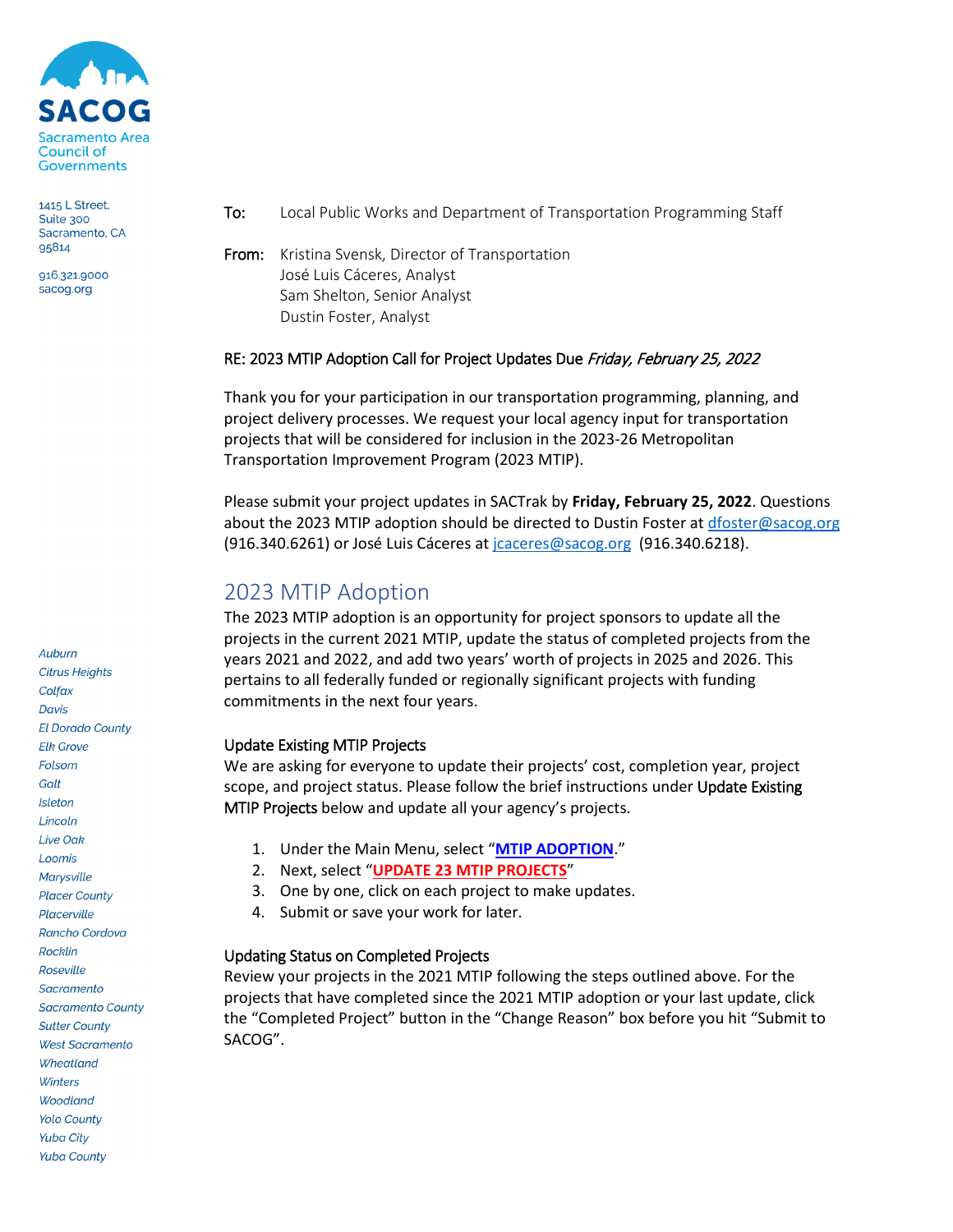#### Add New MTIP Projects

Follow the same instructions as above except, after Step 1, select "**[CREATE NEW](https://sactrak.sacog.org/new_project.asp?cmd=newprojectform&project_type=MTIP&initialdoc=True)  [PROJECT.](https://sactrak.sacog.org/new_project.asp?cmd=newprojectform&project_type=MTIP&initialdoc=True)**" "New" non-exempt projects to the MTIP should come from the adopted 2020 MTP/SCS. Review the list attachment *"2020 MTP listings Planned by 2026"* for potential projects you may be working on between FYs 2023-2026to add to the 2023 MTIP.

#### Additional Non-exempt Project Considerations

MTIP adoptions provide a critical opportunity to update non-exempt (i.e., capacityincreasing) projects. Please carefully review and update your current non-exempt projects.

Some non-exempt project updates, such as those to scope, cost, schedule, etc. may necessitate formal amendments to update projects. Since formal amendments may take several months to approve longer than our routine administrative modifications, not making the updates during the 2023 MTIP adoption may result in project delivery risks or delays.

Pay close attention to the following information when updating non-exempt projects:

- **Update project cost increases:** this is an important time to update costs for non-exempt projects with your latest estimates, since large project costs may have increased greater than administrative modification thresholds would allow since the last update.
- **Phases in progress during FFYs 2023-2026:** if you expect to work on a project phase during the 4 FFYs in the MTIP, 2023-2026, program funds accordingly. If funds are not programmed in the 4 years, the project or project phase is not actually considered as officially programmed in the MTIP, but rather listed for information only.
- **If a project needs NEPA clearance before 2025:** the project may need the next fully-funded phase included in the 2023 MTIP.
- **If you want to advance projects years from the MTP/SCS:** SACOG programming and MTP/SCS teams will review your proposal. Some project requests considered in the 2023 MTIP adoption will be deferred to the 2024 MTP/SCS update detailed below.

## 2024 MTP/SCS Update

SACOG will kick off the MTP/SCS transportation project call for projects in March 2022. This pertains to projects that may not have current funding commitments but should be considered in the 20-year transportation plan.

Any project with high unfunded needs and open-to-traffic years beyond those of the MTIP (i.e., 2026) will be subject to SACOG review and adjustment through the MTP/SCS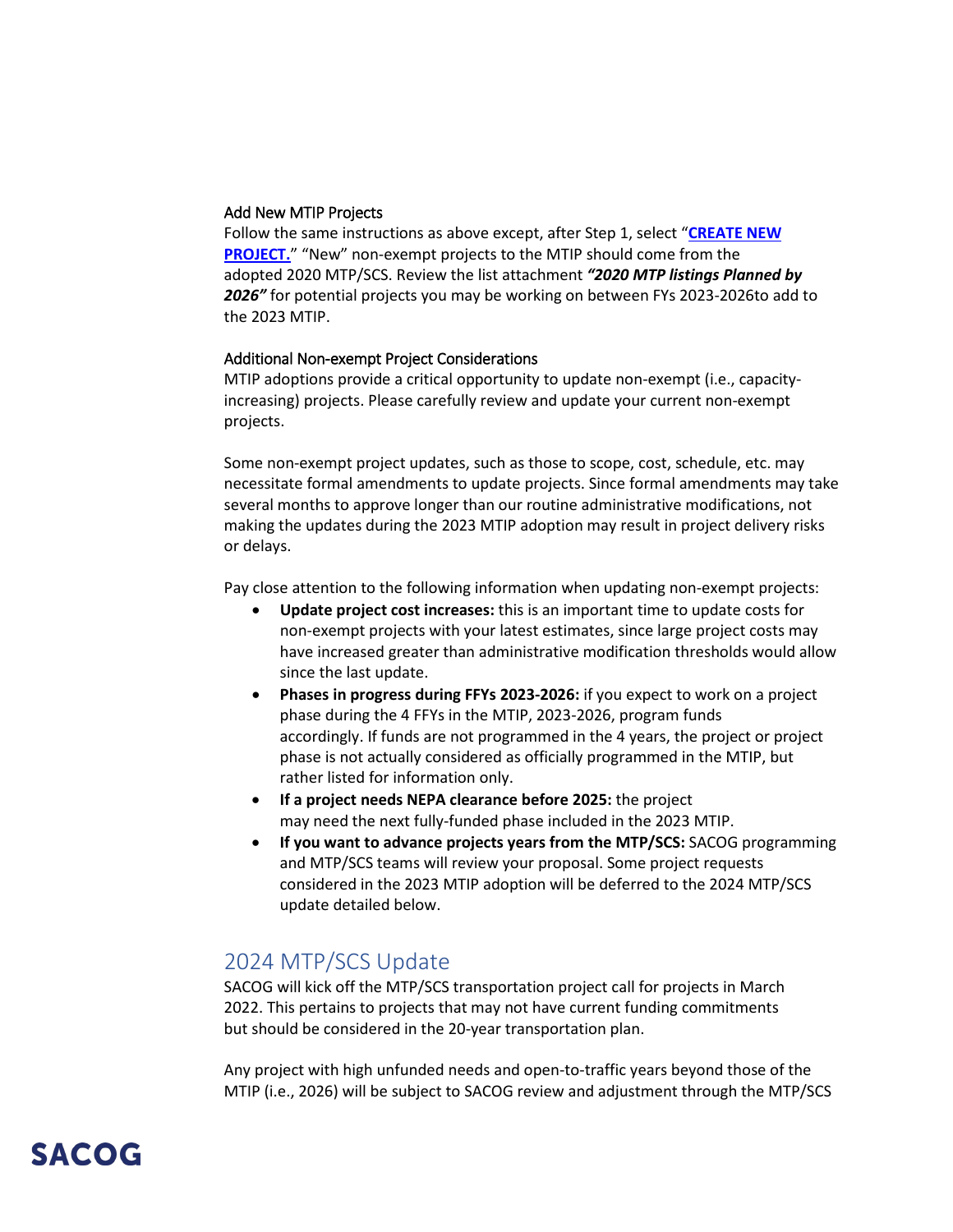update process, even if they have previously secured PE funds or cleared right-of-way. These adjustments could require updates to currently programmed projects to clarify scope, funding needs, and open-to-traffic years. 

See the [2024 MTP/SCS Project Sponsor Engagement Frequently Asked Questions and](https://sacog.primegov.com/meeting/attachment/3004.pdf?name=Attachment%20C)  [Process Improvements memo](https://sacog.primegov.com/meeting/attachment/3004.pdf?name=Attachment%20C) or contact Sam Shelton a[t sshelton@sacog.org](mailto:sshelton@sacog.org) or (916) 340-6251 for more information.

#### **MTP/SCS and MTIP**

The MTP/SCS and the MTIP are complementary documents that represent two major work efforts for SACOG in our role as the MPO for the six-county region. Where the MTP/SCS is the long-range transportation planning document for the six-county SACOG region with an outlook of 20 years, the MTIP represents the near-term local and regional actions that execute the plan, with a program of projects that have committed funding over the next four to five years. The MTP/SCS and MTIP are important for demonstrating that the region is meeting federal and state air quality standards, achieving greenhouse gas reductions, ensuring that transportation dollars continue to flow to the region, and keeping MTP/SCS-supportive projects competitive for grants and other special programs. In addition, these efforts allow the region to take a cooperative, evidence-based approach for investing in transportation projects and programs that provide the most benefit with the limited resources at our disposal.

## **SACOG**